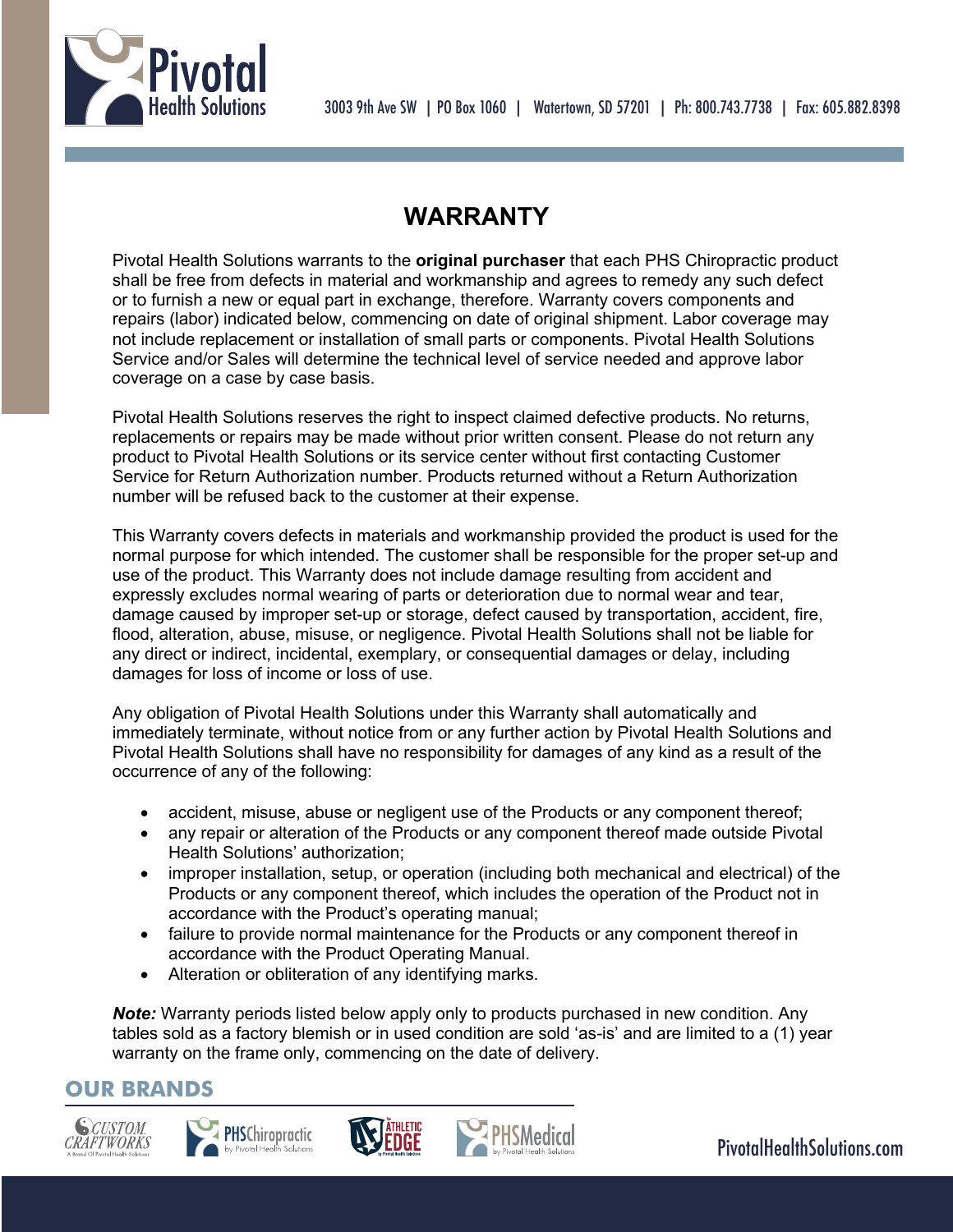

### **Adjusting Treatment Tables (Powered)**

**Products:** Ergostyle<sup>™</sup> ES2000, FX, HYLO, Elevating HYLO; TradeMark Series; TradeFlex Series; ME2002 Elevating Table, and HY2002 IAT HYLO Elevating Table

- **Parts Warranty:** 1 Year on frame (Structural Only)
	- 1 Year on electrical components
	- 1 Year on foam and upholstery
	- 1 Year on moving components, hardware, and accessories

**Labor Warranty:** Labor covered on repairs in 1st year

### **Decompression**

**Products:** DOC Decompression Table and iTrac® Spine Remodeling System

- **Parts Warranty:** 1 Year on frame (Structural Only)
	- 1 Year on electrical components
	- 1 Year on foam and upholstery
	- 1 Year on moving components, hardware, and accessories

**Labor Warranty:** Labor covered on repairs in 1st year

### **Benches, Portables, & Non-Powered Tables**

**Products:** ErgoBench, ErgoBasic, EB Series Benches, TradeBasic, HTG100, Metal Drop Table, Basic Pro Portable Chiropractic Table, and EB Portable Chiropractic Table

**Parts Warranty:** 1 Year on frame (Structural Only) 1 Year on foam and upholstery 1 Year on moving components, hardware, and accessories **Labor Warranty:** Labor not covered; parts only

### **Intersegmental Roller Tables**

**Products:** Ergowave & ATT Roller Massage Tables

**Parts Warranty:** 1 Year on frame (Structural Only) 1 Year on electrical components 1 Year on foam and upholstery 1 Year on moving components, hardware, and accessories

**Labor Warranty:** Labor not covered; parts only

### **Physical Therapy Tables & Storage Products**

**Products:** Treatment Tables, Mat Tables, Treatment Carts, Treatment and Recovery Tables, Kiosks, Stationary Cabinets, Multi-Purpose Carts, Medical Cabinets, and Portable Mirrors Parts Warranty: 10 Years on aluminum frame (Structural Only)

- 5 Years on steel or wood frame (Structural Only)
- 3 Years on laminate, phenolic or plastic frame (Structural Only)
- 2 Years on electrical components
- 2 Years on standard foam and standard upholstery
- 1 Year on moving components, hardware, accessories, and custom-

printed upholstery and graphics (excluding Rolling Stools with Full Color Graphics - RS-LOGO, MRS-LOGO)

## **OUR BRANDS**







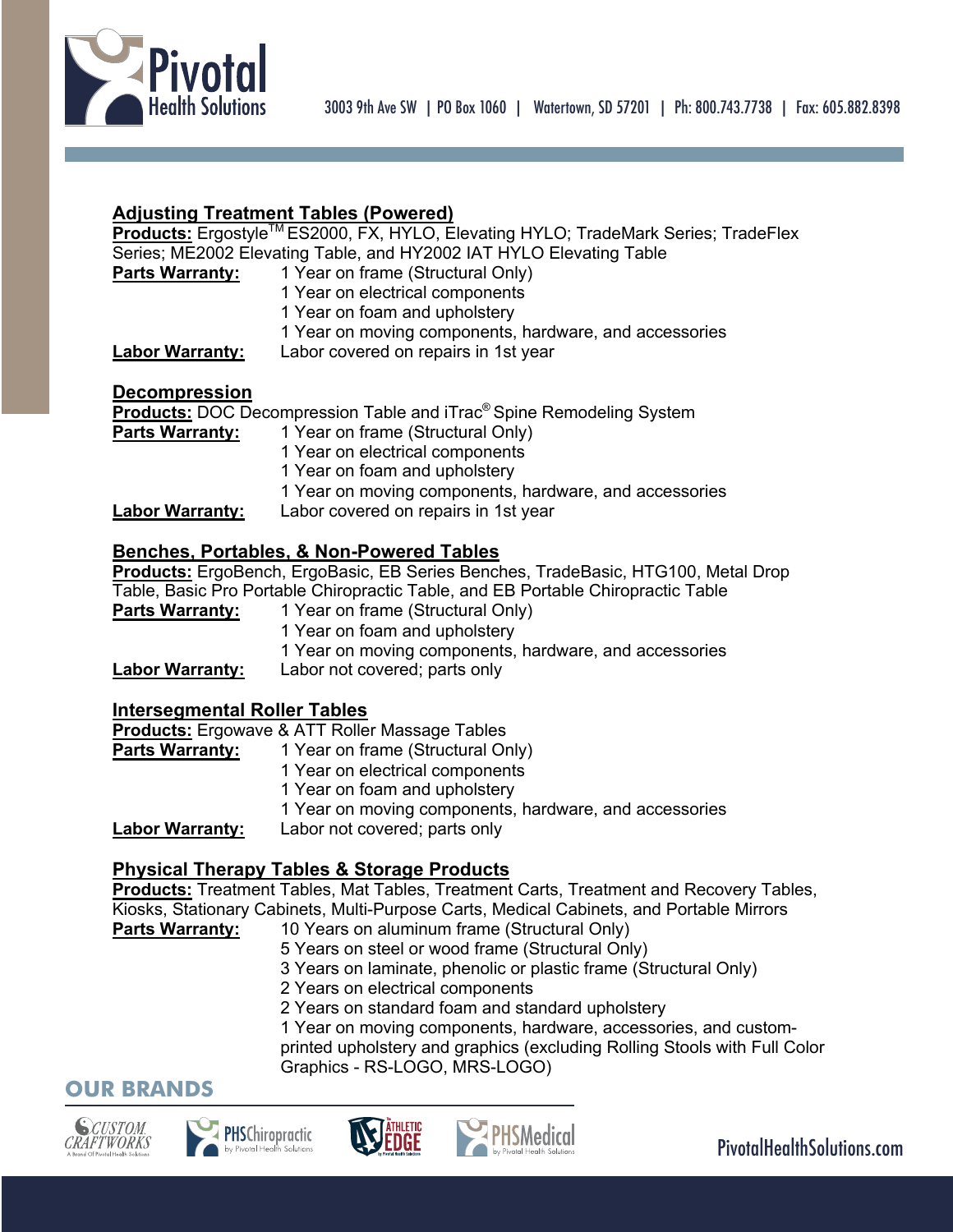

6 Months on Rolling Stools with Full Color Graphics (RS-LOGO, MRS-LOGO)

### **Labor Warranty:** Labor covered on repairs in 1st year

**Exceptions:** Basic Wood Treatment Table (2 Years Structural Only), Essential Thera-P Electric Treatment Table (2 Years Structural Only), Portable Aluminum Table (5 Years Structural Only)

### **Apollo Laser Therapy: Desktop (AP2-DT)**

| <b>Products: Desktop (AP2-DT)</b> |                                                          |
|-----------------------------------|----------------------------------------------------------|
| <b>Parts Warranty:</b>            | 2 Years on Control Unit                                  |
|                                   | 1 Year on probes                                         |
|                                   | Out-of-Box** on batteries, probe cables, and accessories |
| <b>Labor Warranty:</b>            | Labor covered on repairs within the parts warranty       |

#### **Apollo Laser Therapy: Portable (AP2-PT) Products:** Portable (AP2-PT)

| <b>FIGURIS.</b> FUILADIB (AFZ-FII) |                                                          |  |
|------------------------------------|----------------------------------------------------------|--|
| <b>Parts Warranty:</b>             | 2 Years on Control Unit                                  |  |
|                                    | 1 Year on probes                                         |  |
|                                    | Out-of-Box** on batteries, probe cables, and accessories |  |
| <b>Labor Warranty:</b>             | Labor covered on repairs within the parts warranty       |  |

### **Clinical Accessories**

| <b>Products</b>                                   | <b>Warranty</b>         |
|---------------------------------------------------|-------------------------|
| <b>Pneumatic Rolling Stools</b>                   | 1 Year                  |
| Pneumatic Rolling Stools with Full Color Graphics | 6 Months                |
| Logo Rugs and Mats                                | 1 Year                  |
| <b>Wellness Mats</b>                              | 10 Year                 |
| <b>Wellness Mat Logo</b>                          | 1 Year                  |
| <b>FMST Tools</b>                                 | <b>Limited Lifetime</b> |
| <b>Bolsters</b>                                   | 1 Year                  |
| <b>Omni Cervical Relief Pillow</b>                | Out of Box*             |
| Weights                                           | 1 Year**                |

\**Out of Box Failure:* An out of box failure is defined as a product that fails to perform correctly due to a defect in workmanship or material during the initial set-up and installation of the product. To qualify as an out of box failure, Custom Craftworks must be contacted, and a return authorization issued within thirty (30) days from original shipment of the product.

*\*\*Normal wear and tear will not constitute a defect.*